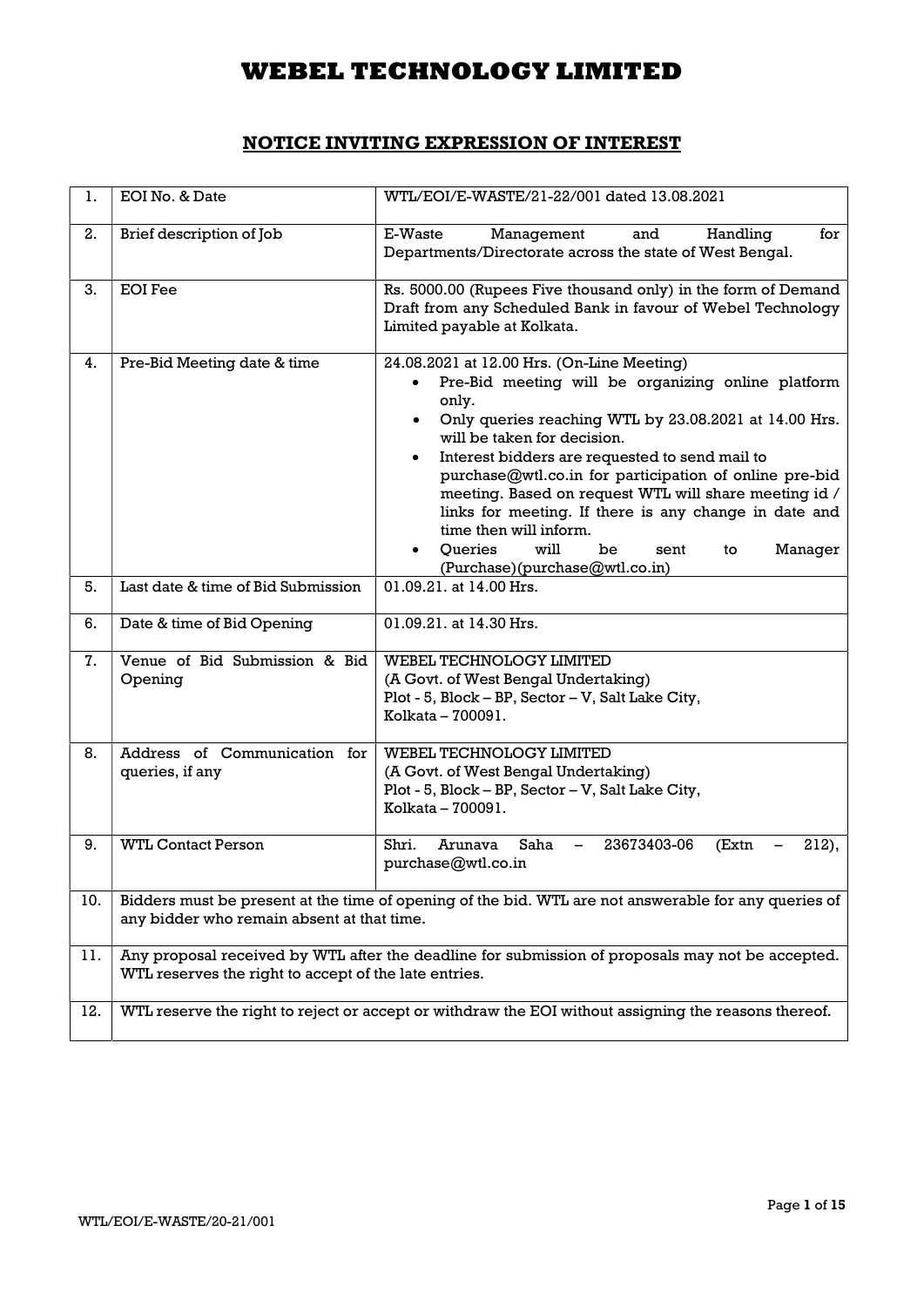### CONTENTS OF THE EOI DOCUMENT

The EOI document comprises of the following:

- SECTION A SCOPE OF WORK & OTHER DETAILS
- SECTION –B ELIGIBILITY CRITERIA
- SECTION –C LIST OF DOCUMENTS TO BE SUBMITTED
- SECTION D INSTRUCTION TO BIDDER
- SECTION E FORMAT FOR FINANCIAL CAPABILITY
- SECTION F FORMAT FOR BIDDER'S DETAILS
- SECTION G EOI DECLARATION
- SECTION H LIST OF ELECTRONIC SCRAP ITEMS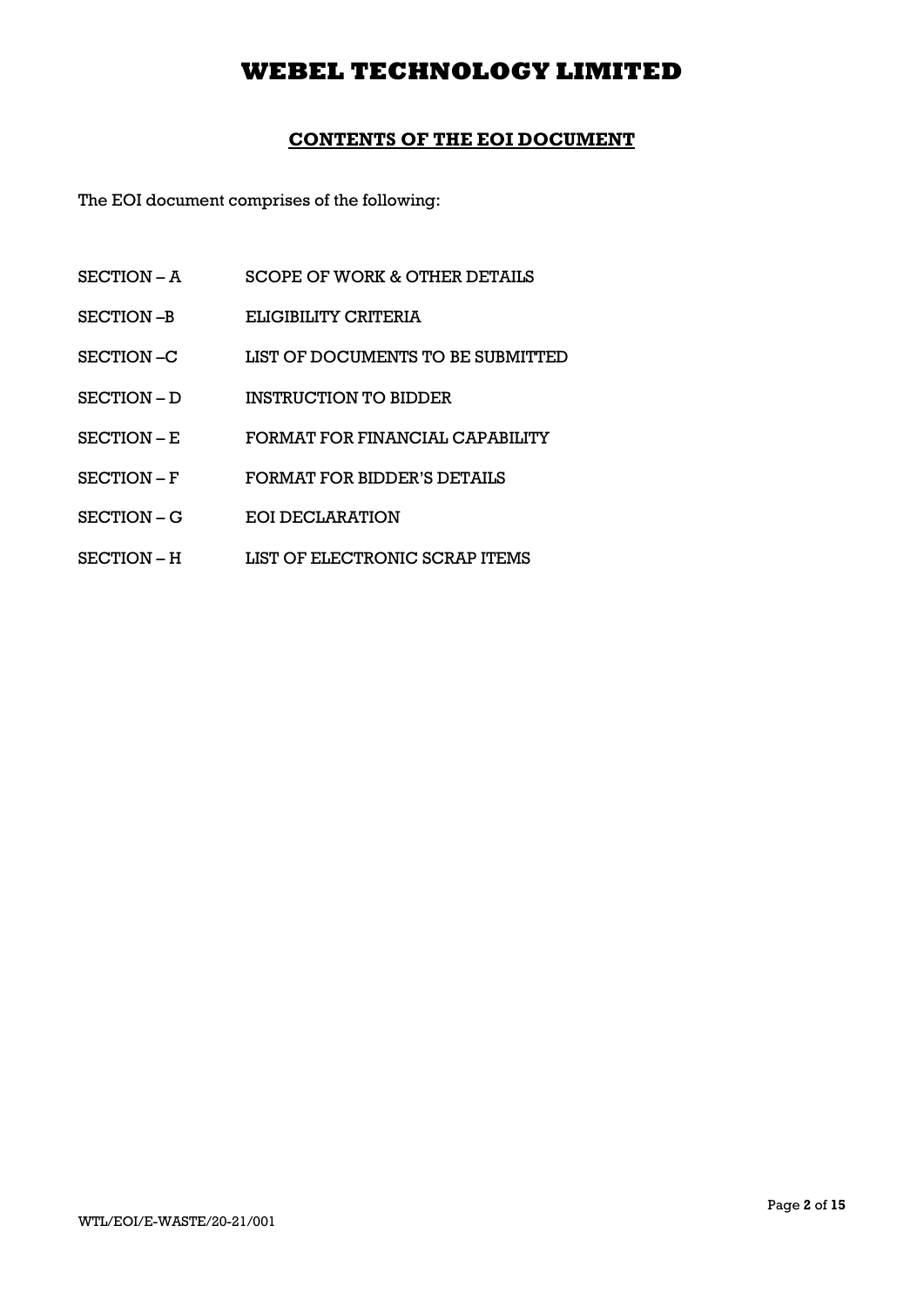### SECTION – A

### SCOPE OF WORK & OTHER DETAILS

#### Expression of Interest for E-Waste Management

Webel Technology Limited (WTL), a Govt. of West Bengal Undertaking is engaged in implementing major IT and ITeS Projects in the state of West Bengal. In addition to projects in the state of West Bengal, WTL has expanded its activities to other states like Odisha, Jharkhand, Chhatisgarh, etc.

#### Work Details

WTL is searching for interested agencies to work as partners with WTL for handling/procurement of E-Waste Management from different Govt. departments/directorates across the state of West Bengal.

The electrical and electronic waste (e-waste) is one of the fastest growing waste streams in the world. The increasing "market penetration" in developing countries, "replacement market" in developed countries and "high obsolescence rate" make e-waste as one of the fastest growing waste streams. Environmental issues and trade associated with e-waste at local, trans-boundary and international level has driven many countries to introduce interventions. In accordance with the National Environmental Policy (NEP) and to address sustainable development concerns, there is a need to facilitate the recovery and/or reuse of useful materials from waste generated from a process and/or from the use of any material thereby, reducing the wastes destined for final disposal and to ensure the environmentally sound management of all materials. The NEP also encourages giving legal recognition and strengthening the informal sectors system for collection and recycling of various materials. In particular considering the high recyclable potential of ewaste such wastes should be subject to recycling in an environmentally sound manner.

The broad scope of works is as follows:

- 1. The selected bidder shall lift the all allotted material lying in the lot allotted to them by employing their own labor and transport at their own cost within the stipulated time.
- 2. The list of the products is given in Section H.
- 3. The valid certificate to be submitted with 30 days after lifting the total allocated material by the selected bidder.
- 4. The qualified bidder has to co-ordinate with warehouse in-charge & finalizes the lifting schedule.
- 5. The qualified bidder has to collect the material from different areas all over the state of West Bengal.

Processes to be taken:

- 1. The Price Bid will be taken from the qualified bidders in the EOI.
- 2. Rate Contract shall be done against the lowest price submitted by the bidders.
- 3. Road permit or any other formalities such as octroi, entry tax, freight, packing, forwarding, chungi, naka etc are to be borne by the selected bidder.
- 4. All other related points will be informed in due course.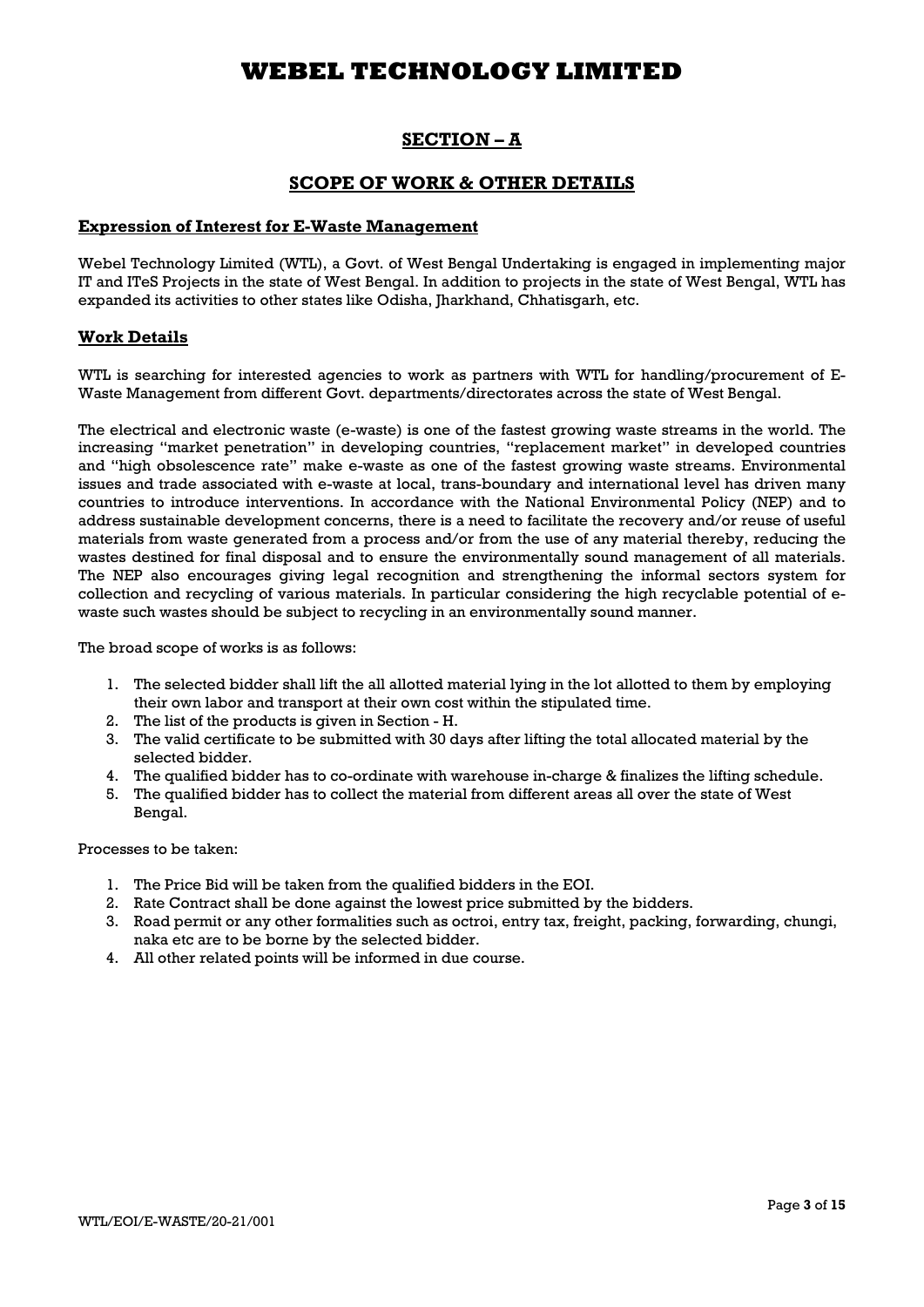## SECTION – B

### ELIGIBILITY CRITERIA

The bidder is required to meet the following criteria to get qualified and submit documentary proof along with their offer:

- 1. The bidder must be a company registered under the Companies Act, 1956/2013 or a Partnership or a Proprietary Firm. Documentary (Certificate of incorporation/ Partnership Deed) evidence to be submitted.
- 2. The bidder must have an own office at Kolkata with valid statutory registration. Valid statutory registration document to be submitted.
- 3. The bidder must have existence for at least 3 years as on 31st March 2021. Documentary evidence to be submitted.
- 4. The bidder must be approved agency of Government Pollution Control Board for E-Waste (Management and Handling) Rules 2016. Copy of the approved valid certificate to be submitted.
- 5. The bidder must have valid GST Registration Certificate, PAN and Trade License. Documentary evidence to be submitted.
- 6. The bidder must have executed similar type (E-Waste Management) of minimum two orders. Copy of work order/Agreement to be submitted.
- 7. The bidder must not have been blacklisted by any State/Central Government or PSU Organization or bilateral / multilateral funding agencies for breach of ethical conduct or fraudulent practices as on date of submission of the proposal (as per DIT guidance note issued on 26-Dec-2011). Declaration on bidder's letter head to be submitted.
- 8. The bidder must submit EOI Fee of Rs. 5,000.00 (Rupees Five thousand only) in the form of Demand Draft from any Scheduled Bank in favour of Webel Technology Limited payable at Kolkata.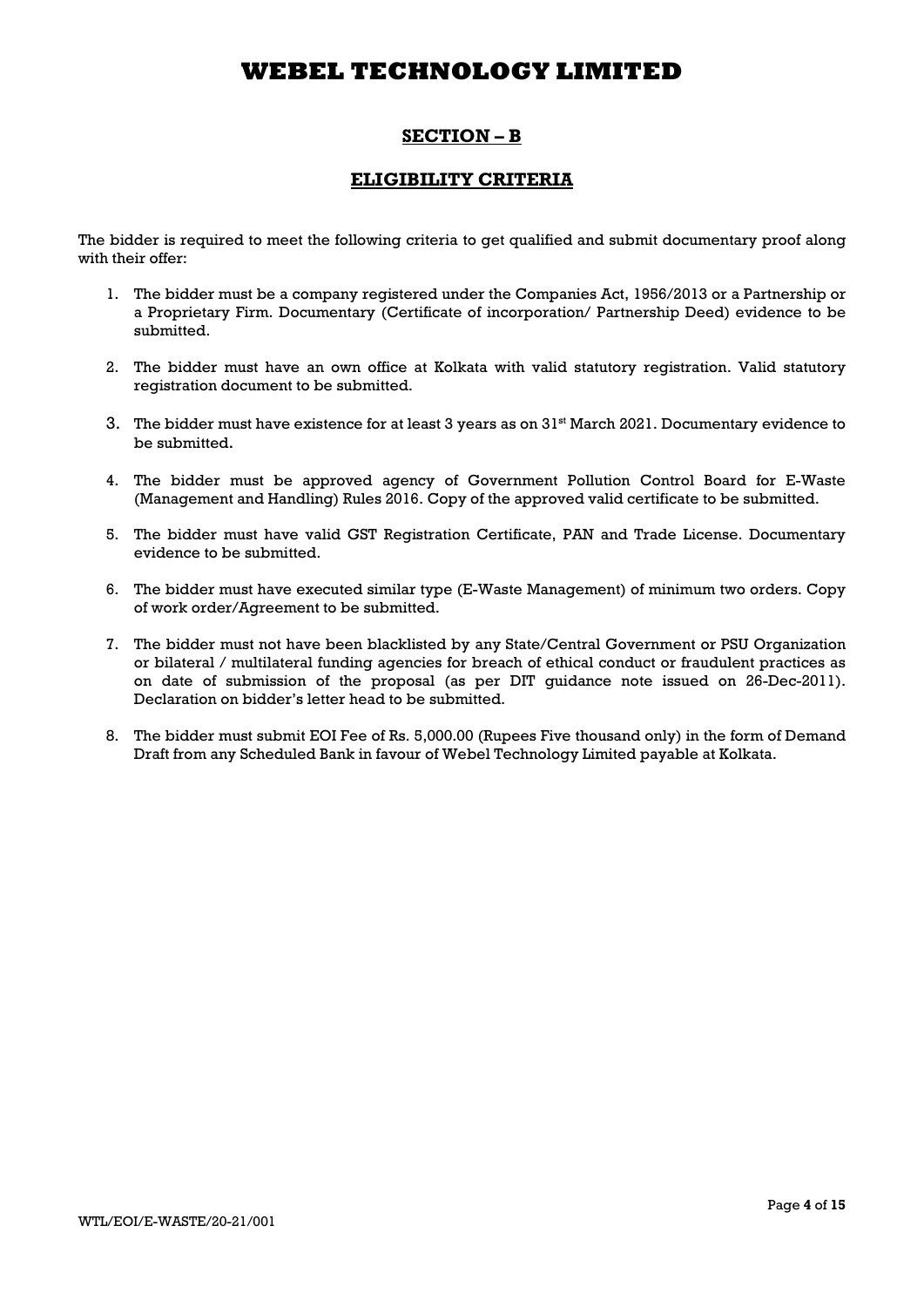## SECTION - C

### LIST OF DOCUMENTS TO BE SUBMITTED

| S1.<br>No.     | <b>Documents Submitted</b>                                                                                | <b>Document</b><br><b>Submitted</b> | Page No of<br><b>Submitted</b><br><b>Document</b><br><b>Serial</b> |
|----------------|-----------------------------------------------------------------------------------------------------------|-------------------------------------|--------------------------------------------------------------------|
| $\mathbf{1}$   | Documentary (Certificate of incorporation/Relevant document) as<br>per Clause - 1 of Eligibility Criteria | Yes/No                              |                                                                    |
| $\overline{2}$ | Documentary evidence as per Clause - 2 of Eligibility Criteria                                            | Yes/No                              |                                                                    |
| 3              | Documentary evidence as per Clause - 3 of Eligibility Criteria                                            | Yes/No                              |                                                                    |
| $\overline{4}$ | Documentary evidence as per Clause - 4 of Eligibility Criteria                                            | Yes/No                              |                                                                    |
| 5              | Documentary evidence as per Clause – 5 of Eligibility Criteria                                            | Yes/No                              |                                                                    |
| 6              | Documentary evidence as per Clause – 6 of Eligibility Criteria                                            | Yes/No                              |                                                                    |
| 7              | Declaration on letter head as per Clause - 7 of Eligibility Criteria                                      | Yes/No                              |                                                                    |
| 8              | Demand Draft of Rs. 5000.00 as per Clause $-8$ of Eligibility<br>Criteria                                 | Yes/No                              |                                                                    |
| 9              | Financial Capability format as per Section - E                                                            | Yes/No                              |                                                                    |
| 10             | Bidder's Details format as per Section - F                                                                | Yes/No                              |                                                                    |
| 11             | EOI Declaration format as per Section - G                                                                 | Yes/No                              |                                                                    |
| 12             | Balance Sheet / Auditor Certificate for three financial years as per<br>format I Section $-E$             | Yes/No                              |                                                                    |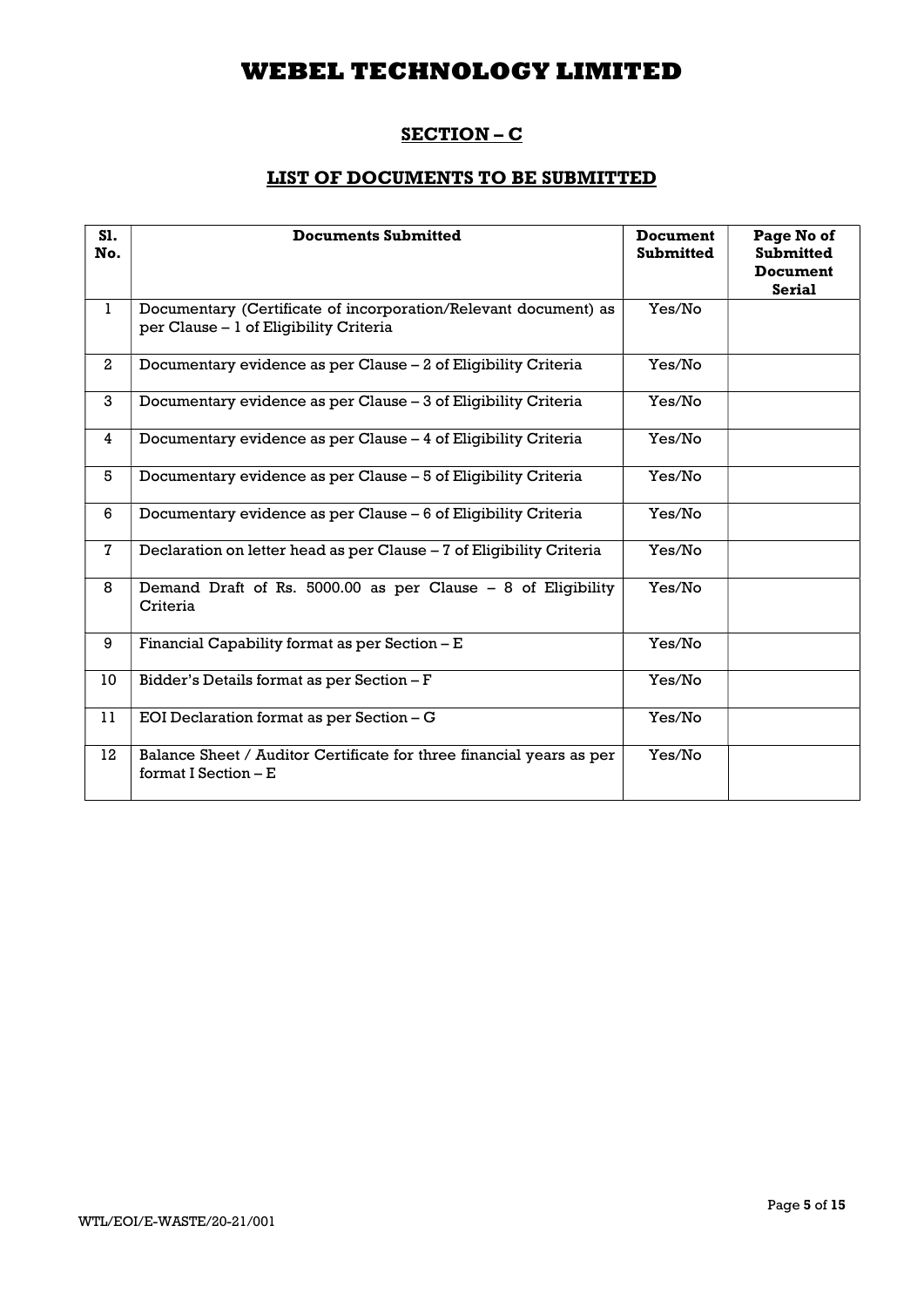## SECTION – D

### INSTRUCTIONS TO BIDDER

#### 1. Bidder Disqualification

- Proposal not submitted in accordance with the procedure and formats prescribed in this document or treated as non-conforming proposal.
- The bidder imposes his own conditions in the proposal.
- Proposal is received in incomplete form.
- Proposal is not accompanied by all the requisite documents.
- Information submitted in the proposal is found to be misrepresented, incorrect or false, accidentally, unwittingly or otherwise, at any time during the processing of the agreement (no matter at what stage) or during the tenure of the agreement including the extension period if any.
- Bidder tries to influence the proposal evaluation process by unlawful / corrupt / fraudulent means at any point of time during the bid process.
- In case any one party submits multiple proposals under one methodology or if common interests are found in two or more bidders, the bidders are likely to be disqualified, unless additional proposals/bidders are withdrawn upon notice immediately.
- Bidders may specifically note that while evaluating the proposals, if it comes to, Webel Technology Limited's knowledge expressly or implied, that some bidders may have colluded in any manner whatsoever or otherwise joined to form an alliance resulting in delaying the processing of proposal then the bidders so involved are liable to be disqualified for this agreement as well as for a further period of three years from participation in any of the tenders floated by Webel Technology Limited.

#### 2. Pre Bid Meeting

Pre Bid Meeting will be held on 24.08.2021 at 12.00 hrs. (On-Line Meeting). Bidder can send their queries to Manager (Purchase) (purchase@wtl.co.in). Only the queries received within the stipulated date prior to the Pre Bid Meeting will be answered. Interest bidders are requested to send mail to (purchase@wtl.co.in) for participation of online pre-bid meeting. Based on request WTL will share meeting id / links for meeting. If there is any change in date and time then will inform.

#### 3. Interpretation of Documents

If any Bidder finds discrepancies or omission in the EOI documents or if he is in doubt as true meaning of any part thereof, he shall make a written request to the WTL authority for correction/clarification or interpretation before the submission of the tender.

#### 4. Language of Bid & Correspondence

The documents must be prepared by the Bidder in English language only. All the documents relating to the proposal (including brochures) supplied by the firm should also be in English, and the correspondence between the Bidder & WTL will be in English language only. The correspondence by fax/E-mail must be subsequently confirmed by a duly signed formal copy.

#### 5. Terms of Payment

All the payments will be made by the Buyer inclusive of all taxes (GST and TCS) and submit in advance before lifting the material from the site.

#### 6. Governing Laws

This contract shall be governed by and interpreted by Arbitration clause in accordance with Laws in force in India. The courts at Kolkata shall have exclusive jurisdiction in all matters arising under the contract. The Contractor shall keep himself fully informed of all current national, state and municipal law and ordinances. The Contractor shall at their own expense, obtain all necessary permits and license and pay all fees and taxes required by law.

#### 7. Corrupt or Fraudulent Practices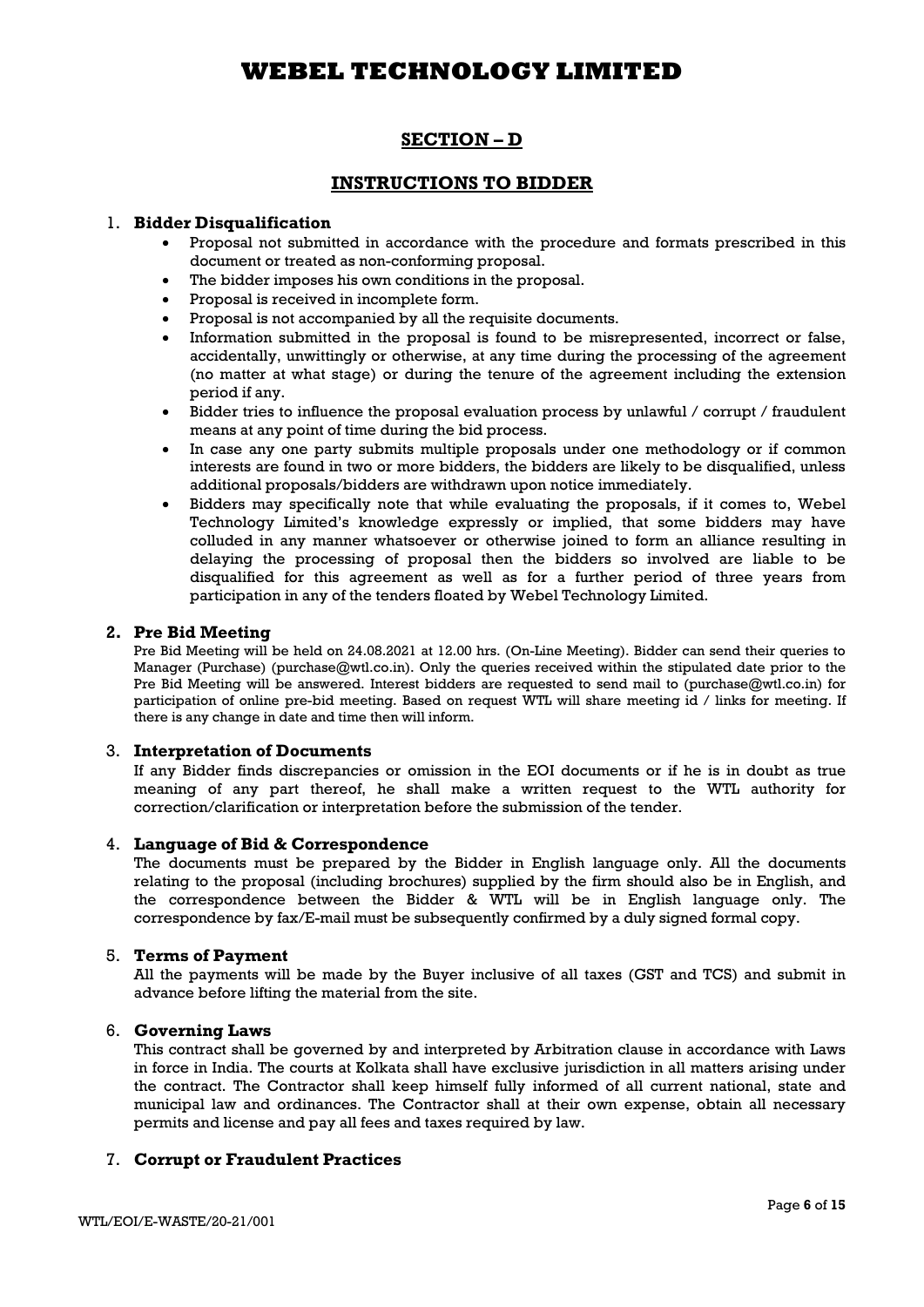WTL Committee requires that the bidders under this EOI observe the highest standards of ethics during the procurement and execution of such contracts. For this purpose, the definition of corrupt and fraudulent practices will follow the provisions of the relevant laws in force. WTL Committee will reject a proposal for award if it detects that the bidder has engaged in corrupt or fraudulent practices in competing for the contract in question. WTL Committee will declare a firm ineligible, either indefinitely or for a stated period of time, if it at any time determines that the firm has engaged in corrupt and fraudulent practices in competing for, or in executing, a contract.

#### 8. Enforcement of Terms

The failure of either party to enforce at any time any of the provision of this contract or any rights in respect thereto or to exercise any option here in provided shall in no way be construed to be a waiver to such provisions, rights or options or in any way to affect the validity of the contract. The exercise by either party of any of its rights herein shall not preclude or prejudice either party from exercising the same or any other right it may have hereunder.

#### 9. Erasures or Alternations

The offers with overwriting and erasures may make the EOI liable for rejection if each of such overwriting/erasures/manuscriptions is not only signed by the authorized signatory of the bidder. There should be no hand-written material, corrections or alterations in the offer. Technical details must be completely filled up. Correct technical information of the product being offered must be filled in. Filling up of the information using terms such as "OK", "accepted", "noted", "as given in brochure/manual" is not acceptable. The Customer may treat offers not adhering to these guidelines as unacceptable. The Customer may, at its discretion, waive any minor non-conformity or any minor irregularity in the offer. This shall be binding on all bidders and the WTL Committee reserves the right for such waivers.

#### 10. Sealing, Marking and Submission of Bid

Interested Bidders are required to submit their bids in separate sealed envelopes as per instructions given below: -

Bidders shall submit their bids in two parts each in separate sealed envelope super-scribed with EOI document number, due date, Project name (E-Waste Management).

#### Part – I : EOI Fee Part – II : Documents as per Section - I

The envelopes containing  $Part - I & Part - II$  shall be enclosed in a large envelop duly sealed and super-scribed with EOI document number, due date, Project name (E-Waste Management).

The sealed envelope containing Part  $-$  I & Part  $-$  II must be delivered to the Purchase Department, Webel Technology Limited, Plot - 5, Block-BP, Sector – V, Salt Lake City, Kolkata -700 091 through speed post/Courier or personally submit to Purchase (Manager) or his designated personnel on or before 14.00 hrs. on 01.09.2021 and collect a receipt for submission. No other mode of delivery shall be accepted. WTL will not be responsible for any postal delay.

#### 11. General Terms

- All the pages of the bid document including documents submitted therein must be duly signed and stamped failing which the offer shall be liable to be rejected.
- All the documents to be submitted by the bidder should be duly authenticated by the person signing the offer and if at any point of time during process or subsequently it is detected that documents submitted are forged/tampered/manipulated in any way, the total responsibility lies with the bidder and WTL reserves the full right to take action as may be deemed fit including rejection of the offer and such case is to be kept recorded for any future dealing with them.
- No clarification will be entertained after opening of the bid.
- WTL reserve the right to reject or accept or withdraw the EOI in full or part as the case may be without assigning the reasons thereof. No dispute of any kind can be raised.
- WTL reserve the right to ask for clarification in the bid documents submitted by the bidder. Documents may be taken if decided by the committee.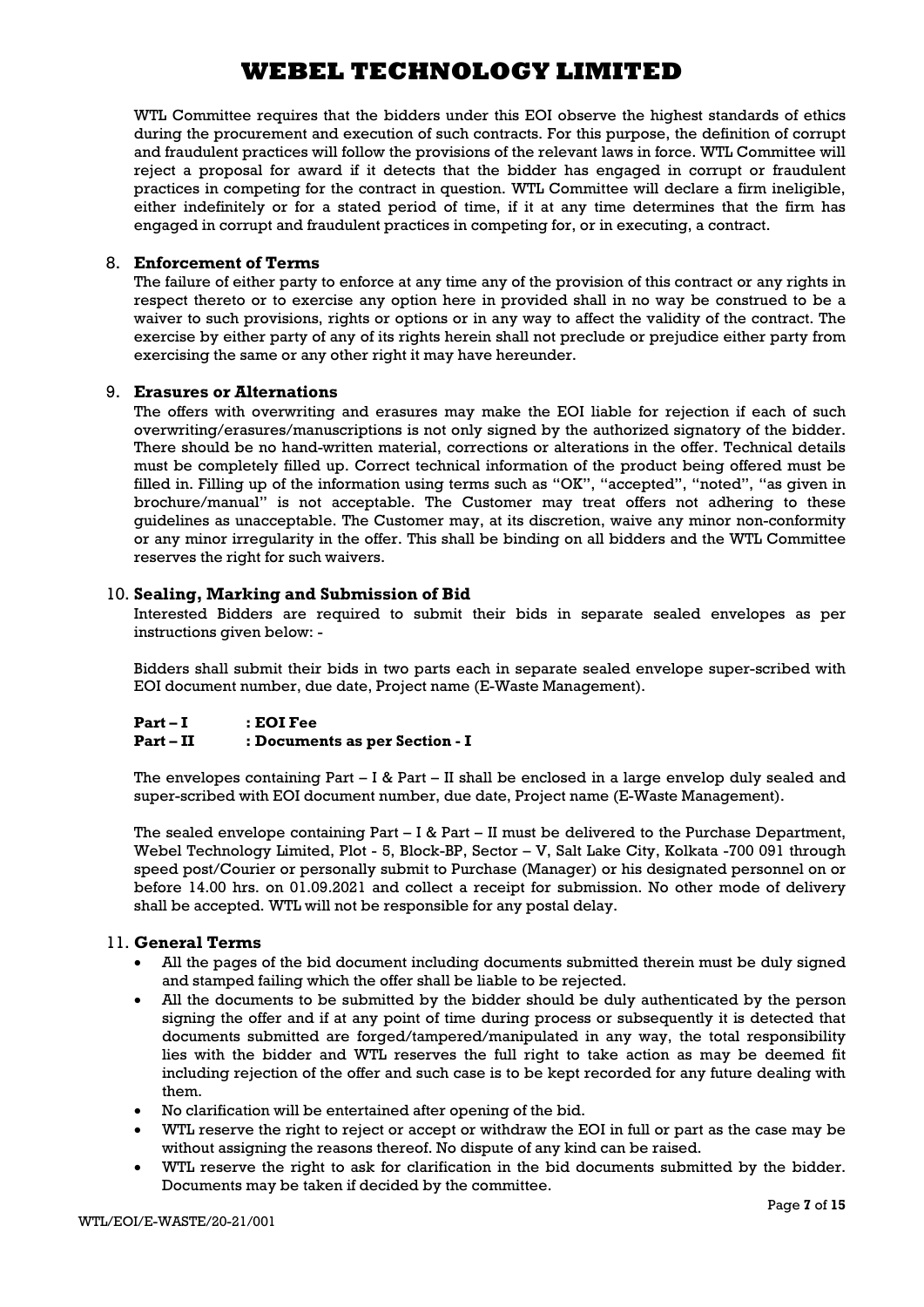- No dispute by the bidders in regard to evaluation will be entertained by WTL and decision taken by the WTL Committee will be final.
- The bidder must be present at the time of opening of the EOI. We are not answerable for any queries of any bidder who remain absent at that time.
- The Court of Kolkata only will have the jurisdiction to deal with and decide any legal matters or dispute whatsoever arising out of the contract.
- Those bidders don't have GST Certificate, they may submit the self declaration in letter head. The decision of acceptance will be done by WTL Committee.
- Price will be taken from the qualified bidder.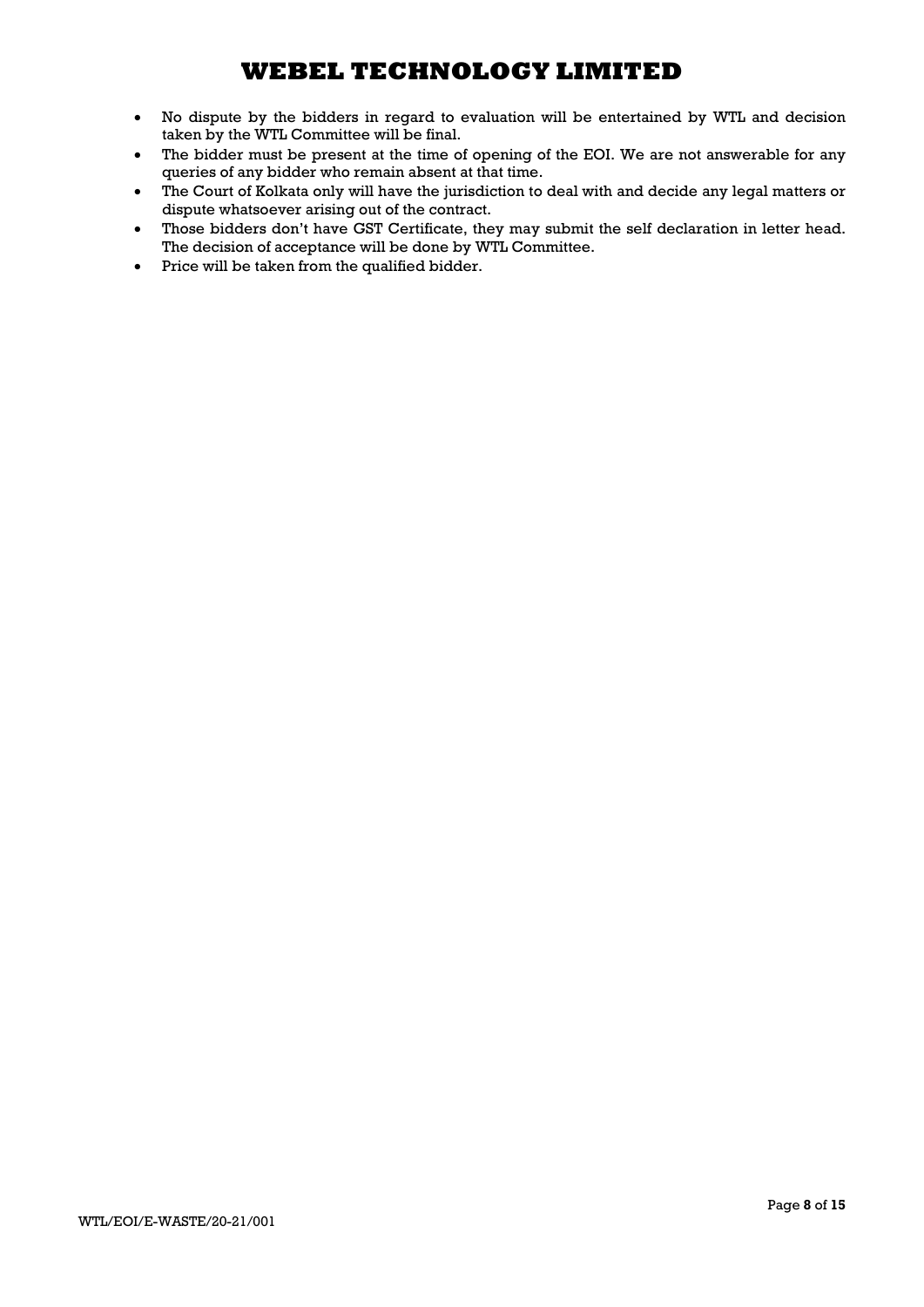## SECTION - E

### FORMAT FOR FINANCIAL CAPABILITY

(EOI No. WTL/EOI/E-WASTE/21-22/001 dated 13.08.2021)

## FINANCIAL INFORMATION

| S1.<br>No. | Name of the<br><b>Bidder</b> | Turnover (Rs/Lakh) |         |         |
|------------|------------------------------|--------------------|---------|---------|
|            |                              | 2017-18            | 2018-19 | 2019-20 |
|            |                              |                    |         |         |

| Authorized Signatory (Signature In full): |  |
|-------------------------------------------|--|
|                                           |  |

Name and title of Signatory: \_\_\_\_\_\_\_\_\_\_\_\_\_\_\_\_\_\_\_\_\_\_\_\_\_\_\_\_\_\_\_\_\_\_\_\_\_\_\_\_\_\_

Stamp of the Company: \_\_\_\_\_\_\_\_\_\_\_\_\_\_\_\_\_\_\_\_\_\_\_\_\_\_\_\_\_\_\_\_\_\_\_\_\_\_\_\_\_\_\_\_\_\_

### Note: Auditor Certificate to be attached along with this document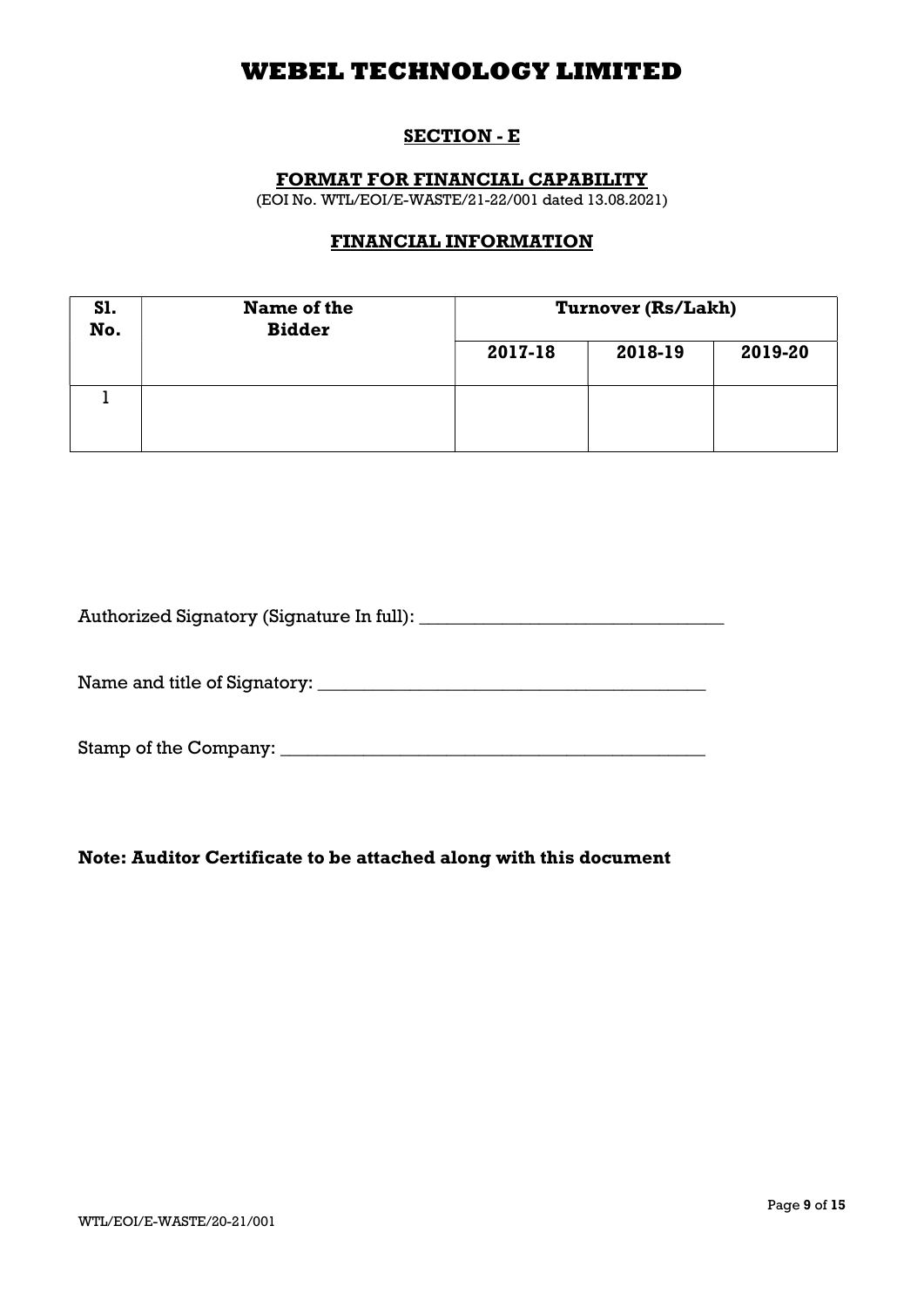## SECTION - F

## FORMAT FOR BIDDER'S DETAILS

(EOI No. WTL/EOI/E-WASTE/21-22/001 dated 13.08.2021)

| ı              | Name of the Firm                                                                     |  |  |
|----------------|--------------------------------------------------------------------------------------|--|--|
| $\overline{2}$ | <b>Registered Office Address</b>                                                     |  |  |
|                | <b>Contact Number</b>                                                                |  |  |
|                | <b>Fax Number</b>                                                                    |  |  |
|                | E-mail                                                                               |  |  |
| 3              | Correspondence / Contact address                                                     |  |  |
|                | Name & Designation of Contact person                                                 |  |  |
|                | <b>Address</b>                                                                       |  |  |
|                | <b>Contact Number</b>                                                                |  |  |
|                | <b>Fax Number</b>                                                                    |  |  |
|                | E-mail                                                                               |  |  |
| 4              | Is the firm a registered company? If yes, submit                                     |  |  |
|                | documentary proof                                                                    |  |  |
|                | Year and Place of the establishment of the company                                   |  |  |
| 5              | Is the firm                                                                          |  |  |
|                | a Government/ Public Sector Undertaking                                              |  |  |
|                | a propriety firms                                                                    |  |  |
|                | a partnership firm (if yes, give partnership<br>٠                                    |  |  |
|                | deed)                                                                                |  |  |
|                | a limited company or limited corporation<br>٠                                        |  |  |
|                | a member of a group of companies, (if yes,<br>٠                                      |  |  |
|                | give                                                                                 |  |  |
|                | name and address and description of other<br>п                                       |  |  |
|                | companies)                                                                           |  |  |
|                | a subsidiary of a large corporation (if yes give<br>٠                                |  |  |
|                | the name and address of the parent                                                   |  |  |
|                | organization). If the company is subsidiary,                                         |  |  |
|                | state what involvement if any, will the parent                                       |  |  |
| 6              | company have in the project.<br>Is the firm registered with Sales Tax department? If |  |  |
|                | yes, submit valid GST Registration certificate.                                      |  |  |
| $\mathbf{7}$   | Total number of employees. Attach the organizational                                 |  |  |
|                | chart showing the structure of the organization.                                     |  |  |
| 8              | Are you registered with any Pollution Control Board                                  |  |  |
|                | (if yes, give details with copy of certificate)                                      |  |  |
| 9              | Are you registered with any Government/                                              |  |  |
|                | Department/Public Sector Undertaking (if yes, give                                   |  |  |
|                | details)                                                                             |  |  |
| 10             | How many years has your organization been in                                         |  |  |
|                | business under your present name? What were your                                     |  |  |
|                | fields when you established your organization                                        |  |  |
| 11             | Number of Offices in district headquarters in West                                   |  |  |
|                | Bengal                                                                               |  |  |
| 12             | Is your organization having ISO 9001:2015                                            |  |  |
|                | certificates?                                                                        |  |  |
| 13             | List the major clients with whom your organization has                               |  |  |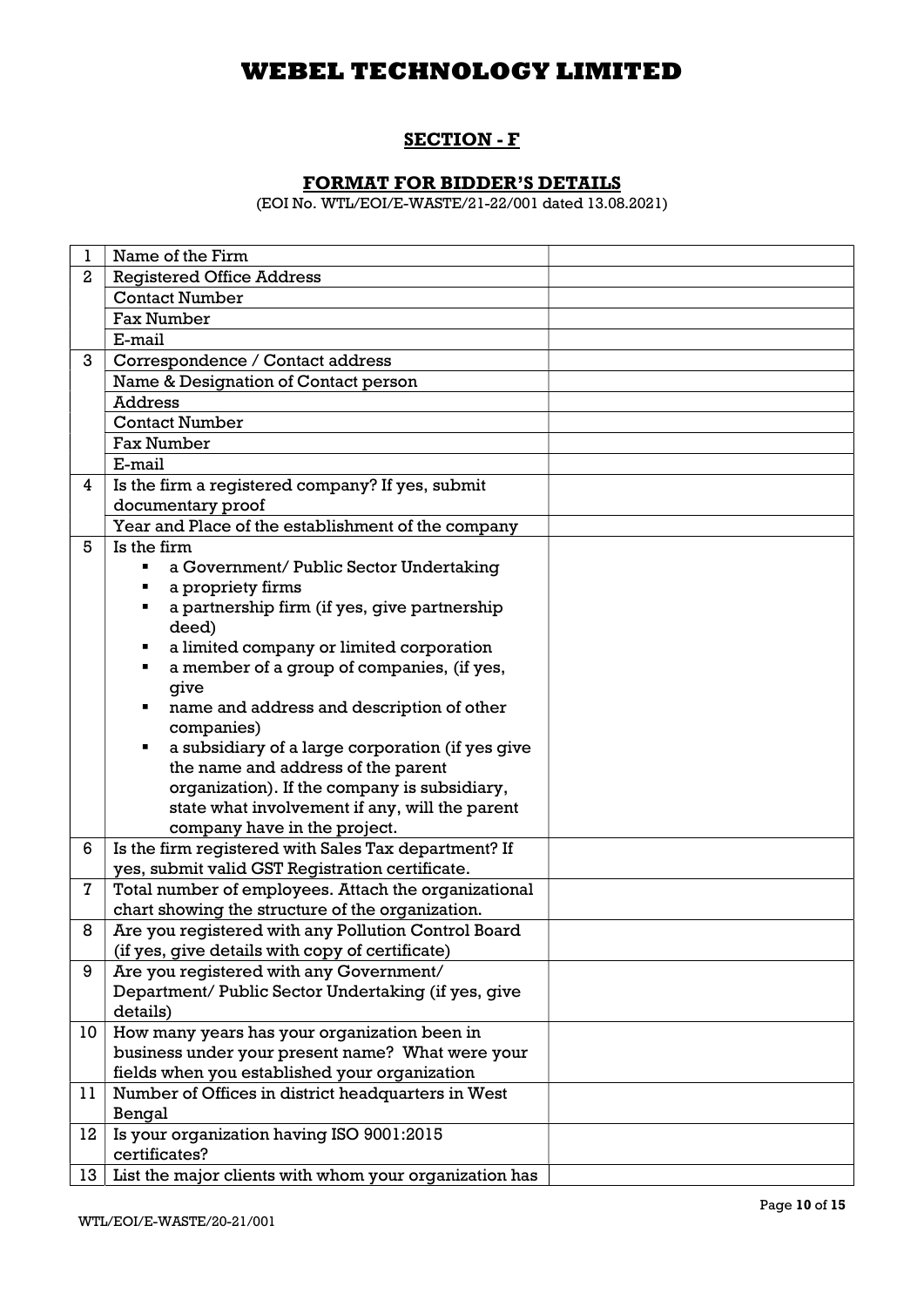|                 | been / is currently associated.                        |  |
|-----------------|--------------------------------------------------------|--|
| 14 <sup>1</sup> | Have you in any capacity not completed any work        |  |
|                 | awarded to you? (If so, give the name of project and   |  |
|                 | reason for not completing the work)                    |  |
|                 | 15   Have you ever been denied tendering facilities by |  |
|                 | any Government / Department / Public sector            |  |
|                 | Undertaking? (Give details)                            |  |

Authorized Signatory (Signature In full): \_\_\_\_\_\_\_\_\_\_\_\_\_\_\_\_\_\_\_\_\_\_\_\_\_\_\_\_\_\_\_\_\_

Name and title of Signatory: \_\_\_\_\_\_\_\_\_\_\_\_\_\_\_\_\_\_\_\_\_\_\_\_\_\_\_\_\_\_\_\_\_\_\_\_\_\_\_\_\_\_

Company Rubber Stamp: \_\_\_\_\_\_\_\_\_\_\_\_\_\_\_\_\_\_\_\_\_\_\_\_\_\_\_\_\_\_\_\_\_\_\_\_\_\_\_\_\_\_\_\_\_\_\_\_\_\_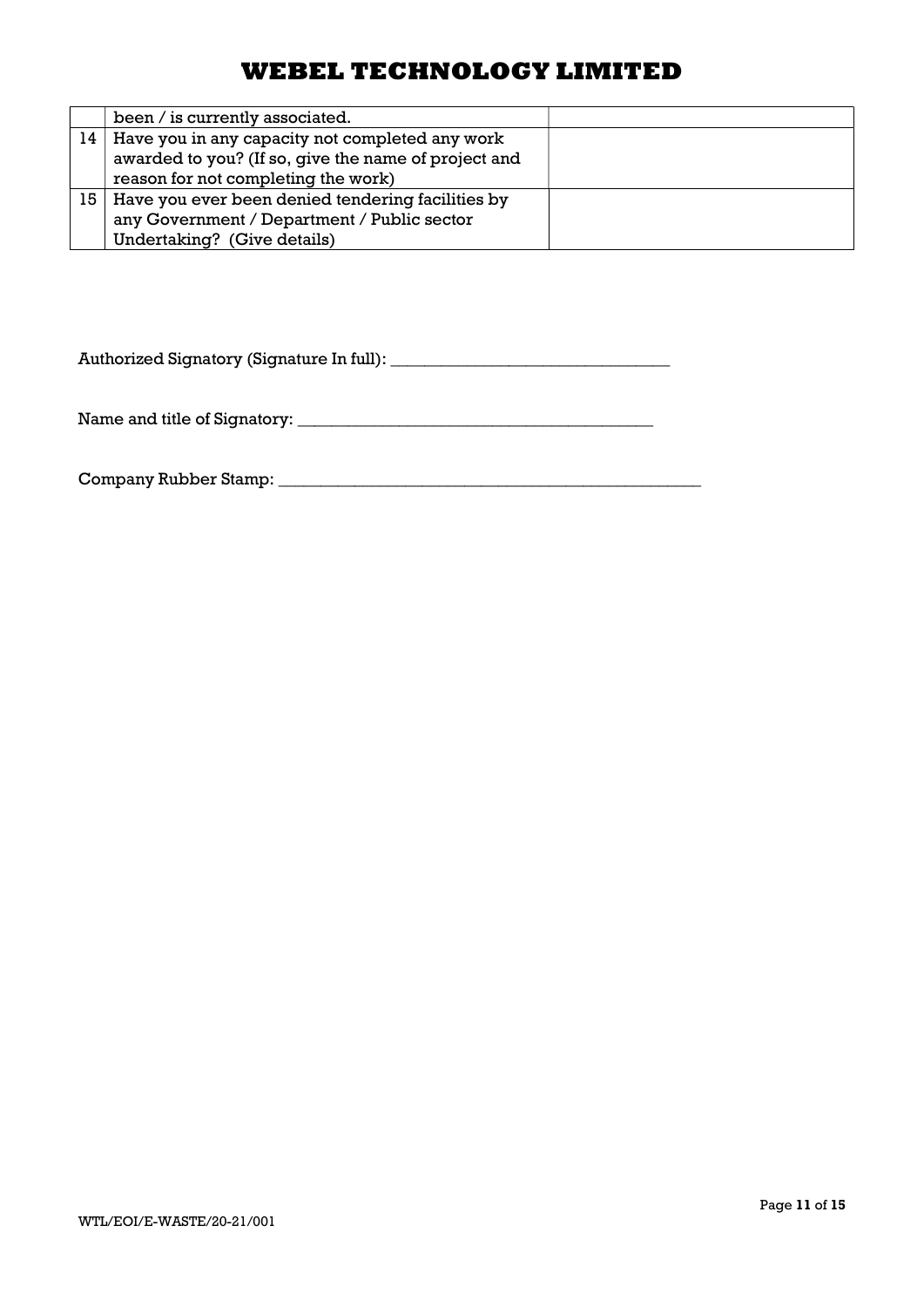### SECTION – G

### EOI DECLARATION

(Agencies are requested to furnish the Format given in this section and to be submitted on Letter Head)

To Webel Technology Limited Plot–5, Block–BP, Sector-V, Salt Lake City, Kolkata–700091.

#### Sub: E-Waste Management and Handling for Departments/Directorate across the state of West Bengal.

Dear Sir,

We the undersigned bidder/Agency (s) declare that we have read and examined in details the specifications and other documents of the subject EOI No. WTL/EOI/E-WASTE/21-22/001 dated 13.08.2021 for E-Waste Management and Handling for Departments/Directorate across the state of West Bengal published by Webel Technology Limited in Webel Technology Ltd.'s website.

We further declare that we have agreed and accepted all the clauses / sub-clauses / formats / terms & conditions other requirements related to the said EOI and we will abide by the same as mentioned in the EOI document while participating and executing the said EOI.

Thanking you, we remain

Yours faithfully

………………………………………………… Signature

……………………………………………………….. Nameinfull

……………………………………………………….. Designation

……………………………………………………….. Company Stamp

Dated, this…………………..day of………………2021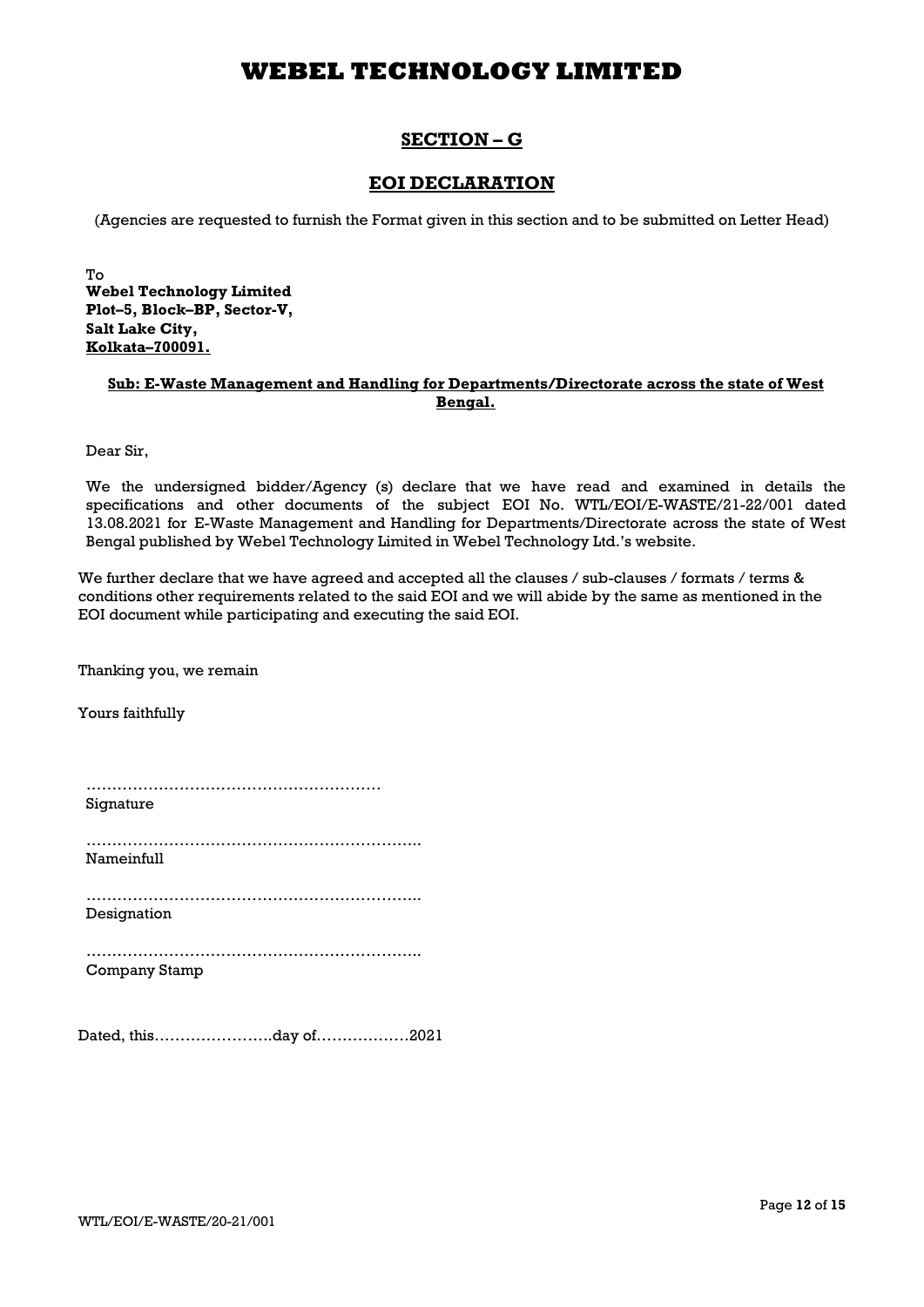### SECTION - H

### LIST OF ELECTRONIC SCRAP ITEMS

| <b>S1. No.</b>                                                | <b>E-waste Items details</b>                                     |
|---------------------------------------------------------------|------------------------------------------------------------------|
| <b>Information Technology and Telecommunication Equipment</b> |                                                                  |
| 1                                                             | <b>CRT</b> Monitors                                              |
| $\mathbf{2}$                                                  | CRT Monitors (Black & White)                                     |
| 3                                                             | <b>LCD</b> Monitors                                              |
| 4                                                             | <b>LED Monitors</b>                                              |
| 5                                                             | <b>TFT Monitors</b>                                              |
| 6                                                             | CPU (Fully Intact)                                               |
| 7                                                             | CPU (With missing components)                                    |
| 8                                                             | CPU (Cabinet without any components)                             |
| 9                                                             | Full set Desktop with all component including Keyboard and Mouse |
| 10                                                            | Keyboard                                                         |
| 11                                                            | Mouse                                                            |
| 12                                                            | Server                                                           |
| 13                                                            | Laptop                                                           |
| 14                                                            | Personal Computing: Notebook Computers                           |
| 15                                                            | Personal Computing: Notepad Computers                            |
| 16                                                            | Deskjet Printer including cartridges                             |
| 17                                                            | Dot matrix Printer including cartridges                          |
| 18                                                            | LaserJet Printer including cartridges                            |
| 19                                                            | All in One Printer including cartridges                          |
| 20                                                            | Inkjet/ Officejet/ Multifunction Printer including cartridges    |
| 21                                                            | Line printer including cartridges                                |
| 22                                                            | DesignJet / Plotter printer including cartridges                 |
| 23                                                            | Deskjet Printer without cartridges                               |
| 24                                                            | Dot matrix Printer without cartridges                            |
| 25                                                            | LaserJet Printer without cartridges                              |
| 26                                                            | All in One Printer without cartridges                            |
| 27                                                            | Inkjet/ Officejet/ Multifunction Printer without cartridges      |
| 28                                                            | Line Printer without cartridges                                  |
| 29                                                            | DesignJet / Plotter printer without cartridges                   |
| 30                                                            | Scanner                                                          |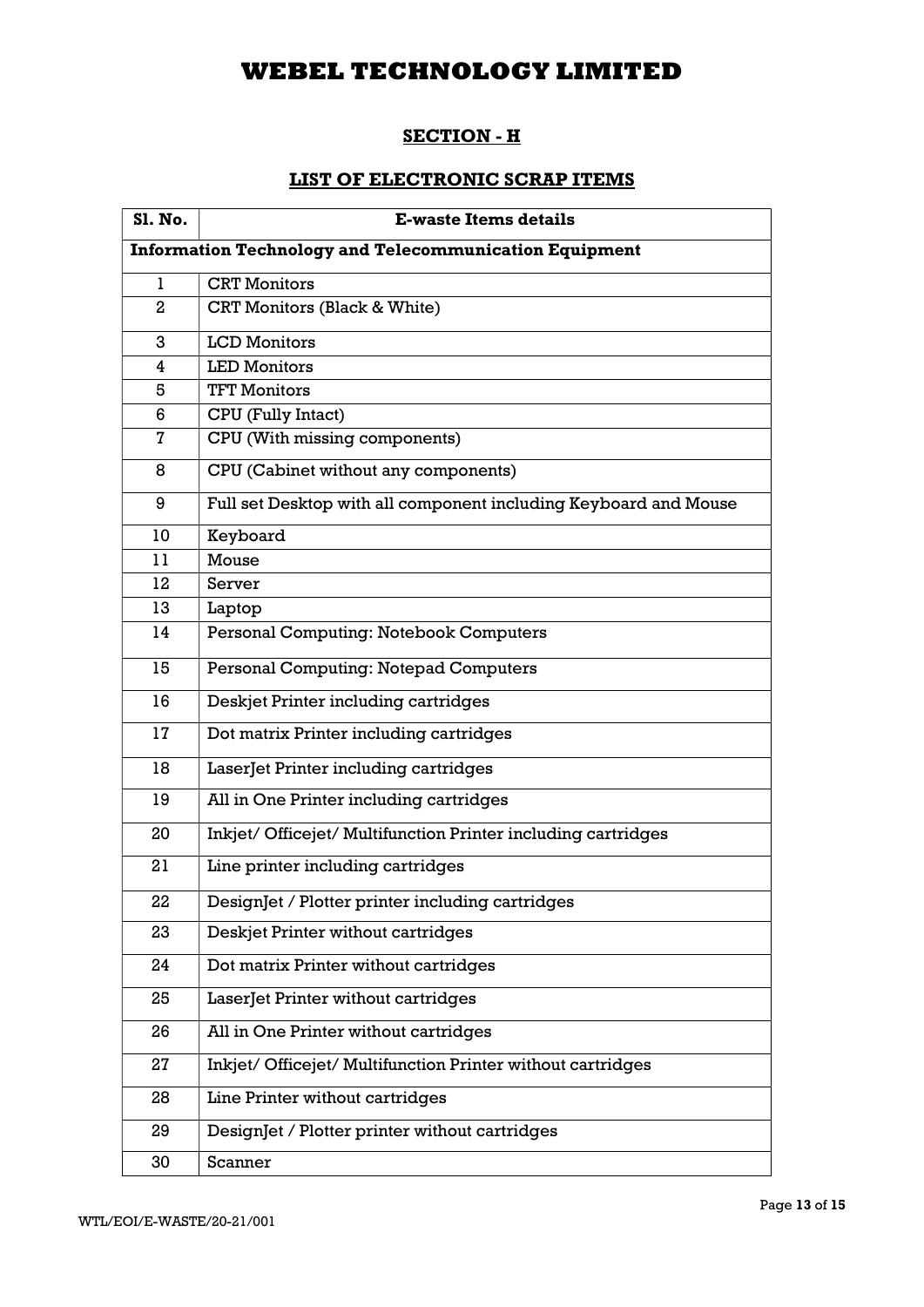| 31 | Fax                                        |
|----|--------------------------------------------|
| 32 | Managed Switch / Network Switch 8 Port     |
| 33 | Managed Switch / Network Switch 16 Port    |
| 34 | Managed Switch / Network Switch 24 Port    |
| 35 | Managed Switch / Network Switch 32 Port    |
| 36 | Managed Switch / Network Switch 48 Port    |
| 37 | <b>KVM Switch 4 Port</b>                   |
| 38 | <b>KVM Switch 8 Port</b>                   |
| 39 | KVM Switch 16 Port                         |
| 40 | KVM Switch 32 Port                         |
| 41 | <b>UPS without Battery</b>                 |
| 42 | UPS with Battery (upto 1KVA)               |
| 43 | <b>UPS Battery</b>                         |
| 44 | Dry Cell / Lead acid Batteries             |
| 45 | UPS 1 KVA and above with Battery           |
| 46 | Inverter Machine with battery              |
| 47 | Inverter Machine without battery           |
| 48 | Electrical & Electronic Typewriter Machine |
| 49 | Modem / Router                             |
| 50 | Feature Mobile Phone with battery          |
| 51 | Smartphone with battery                    |
| 52 | <b>Tablet</b>                              |
| 53 | Telephone                                  |
| 54 | Pay Telephone                              |
| 55 | <b>Cordless Telephone</b>                  |
| 56 | Telex                                      |
| 57 | Answering systems                          |
| 58 | <b>EPABX Machine</b>                       |
| 59 | Copying equipment/ Xerox Machine           |
| 60 | Projector                                  |
| 61 | Speaker                                    |
| 62 | Microphone                                 |
| 63 | Headset                                    |
| 64 | Webcam                                     |
| 65 | CAT 6 Cable (per Kg)                       |
|    | <b>Consumer Electrical and Electronics</b> |
| 1  | Microwave Oven                             |
| 2  | Water Heater / Geyser                      |
| 3  | Large Water Cooler / filter Purifier       |
| 4  | <b>Small Water Purifier</b>                |
| 5  | <b>Coffee Machine</b>                      |